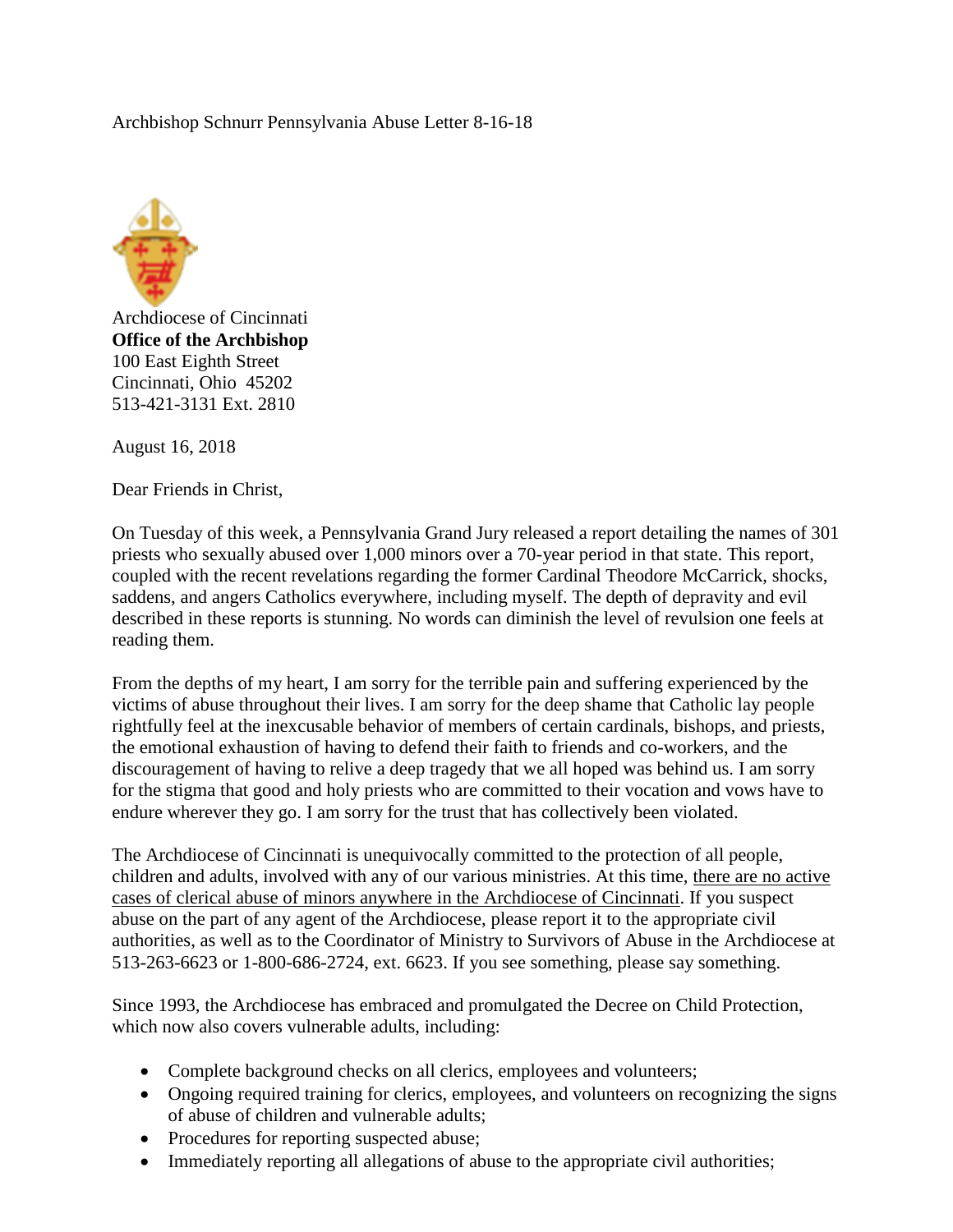- A Child Protection Review Board that is comprised primarily of lay people;
- Training of children in Catholic schools and religious education programs on warning signs and appropriate responses for their own protection; and
- Onsite independent audit of policies and procedures by an outside firm.

The Archdiocese of Cincinnati is committed to transparency. To that end, for the past 15 years, we have published the names and status of all priests credibly accused of abuse on the archdiocesan website. This can be found at [http://www.catholiccincinnati.org/protecting](http://www.catholiccincinnati.org/protecting-children/resources-and-publications/status-report-on-clerics-accused-of-child-abuse/)[children/resources-and-publications/status-report-on-clerics-accused-of-child-abuse/.](http://www.catholiccincinnati.org/protecting-children/resources-and-publications/status-report-on-clerics-accused-of-child-abuse/)

The Archdiocese is also committed to ensuring that the men who will be ordained to the priesthood are indeed suitable for ministry in the Church and worthy of the trust of the Catholic faithful. Every applicant to the seminary undergoes a full battery of psychological testing prior to acceptance into the seminary program. Once accepted, the candidate has, at a minimum, four years of formation in which he is taught what he needs to know in order to be a priest. During this time, his disposition, behavior, self-awareness, and stability and goodness of character are also evaluated. When a man discerns that God might be calling him to the priesthood, the Church has a duty to discern that call as well, to make sure he is truly called and of the right character to serve faithfully and well.

Many of you may be feeling that Jesus has forsaken the Church. This is not true. Rather, some members of the Church have forsaken Jesus and the call to be disciples. Jesus established His Church on earth and promised to never leave us. As we know from the Gospel of John, "the light shines in the darkness, and the darkness has not overcome it" (Jn 1:5).

Today, Cardinal Daniel N. DiNardo, president of the United States Conference of Catholic Bishops, announced the foundation of a plan (included below) to comprehensively address the issue of abuse and the failure in leadership among our bishops. This plan will include the active involvement of both the laity and the Holy See. I pledge my personal dedication to this effort and to keeping you informed of its progress.

Please join me in praying for the healing of all victims of the grave sin of sexual abuse. May the Blessed Virgin Mary, patroness of the Catholic Church in the United States, continue to intercede for us. May the Holy Spirit continue to guide and protect us.

Most Reverend Dennis M. Schnurr Archbishop of Cincinnati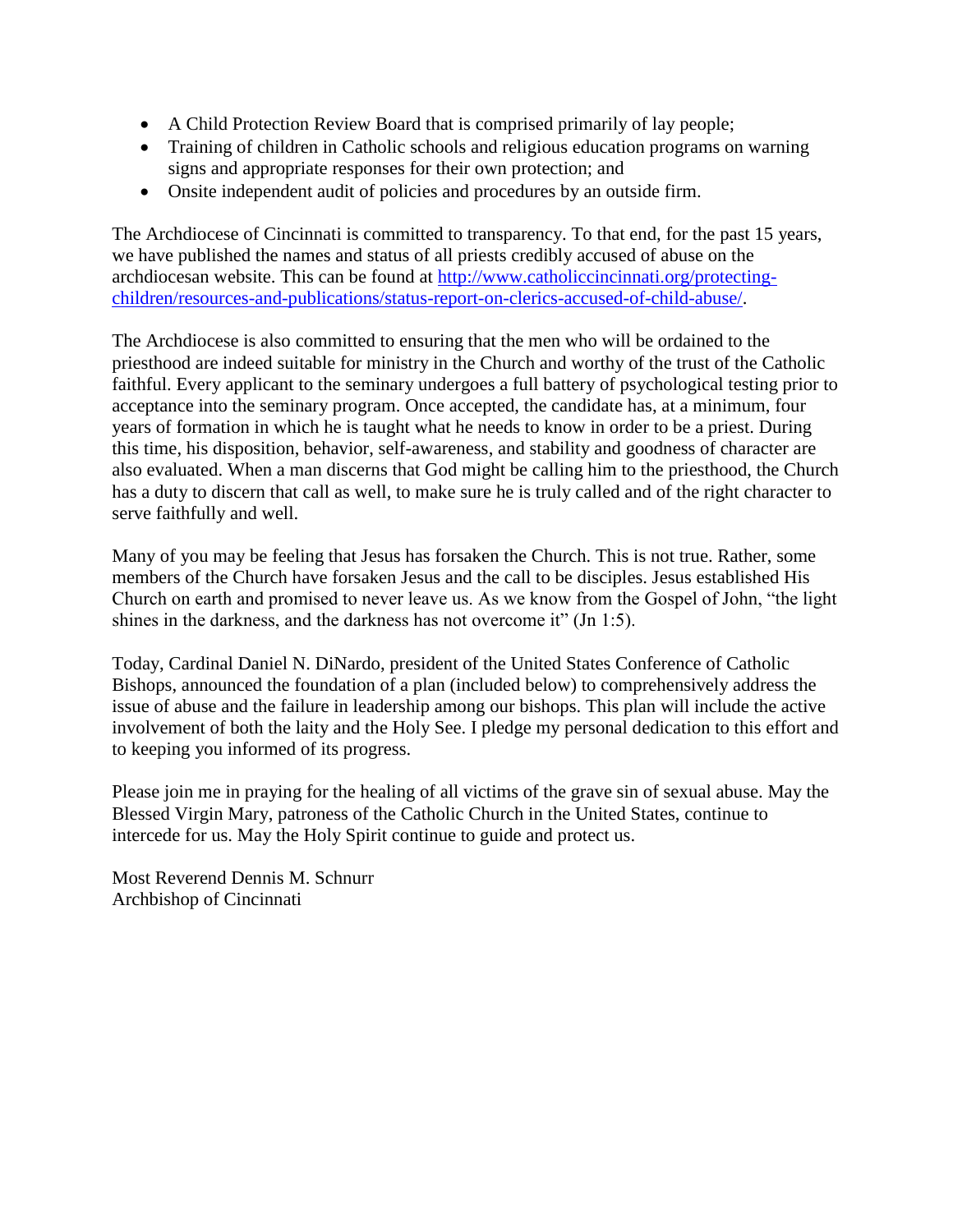

**President of U.S. Bishops' Conference Announces Effort That Will Involve Laity, Experts, and the Vatican stating, "Let me ask you to hold us to all of these resolutions," as U.S. Bishops' Offer Firm Resolve to Address "Moral Catastrophe"** August 16, 2018

WASHINGTON— Cardinal Daniel N. DiNardo of Galveston-Houston, President of the United States Conference of Catholic Bishops (USCCB), has issued the following statement after a series of meetings with members of the USCCB's Executive Committee and other bishops. The following statement includes three goals and three principles, along with initial steps of a plan that will involve laity, experts, and the Vatican. A more developed plan will be presented to the full body of bishops at their general assembly meeting in Baltimore in November.

Cardinal DiNardo's full statement follows:

"Brothers and Sisters in Christ,

Two weeks ago, I shared with you my sadness, anger, and shame over the recent revelations concerning Archbishop Theodore McCarrick. Those sentiments continue and are deepened in light of the Pennsylvania Grand Jury report. We are faced with a spiritual crisis that requires not only spiritual conversion, but practical changes to avoid repeating the sins and failures of the past that are so evident in the recent report. Earlier this week, the USCCB Executive Committee met again and established an outline of these necessary changes.

The Executive Committee has established three goals: (1) an **investigation** into the questions surrounding Archbishop McCarrick; (2) an opening of new and confidential channels for **reporting** complaints against bishops; and (3) advocacy for more effective **resolution** of future complaints. These goals will be pursued according to three criteria: proper **independence**, sufficient **authority**, and substantial leadership by **laity**.

We have already begun to develop a concrete plan for accomplishing these goals, relying upon consultation with experts, laity, and clergy, as well as the Vatican. We will present this plan to the full body of bishops in our November meeting. In addition, I will travel to Rome to present these goals and criteria to the Holy See, and to urge further concrete steps based on them. The overarching goal in all of this is stronger protections against predators in the Church and anyone who would conceal them, protections that will hold bishops to the highest standards of transparency and accountability.

Allow me to briefly elaborate on the goals and criteria that we have identified.

The first goal is a full **investigation** of questions surrounding Archbishop McCarrick. These answers are necessary to prevent a recurrence, and so help to protect minors, seminarians, and others who are vulnerable in the future. We will therefore invite the Vatican to conduct an Apostolic Visitation to address these questions, in concert with a group of predominantly lay